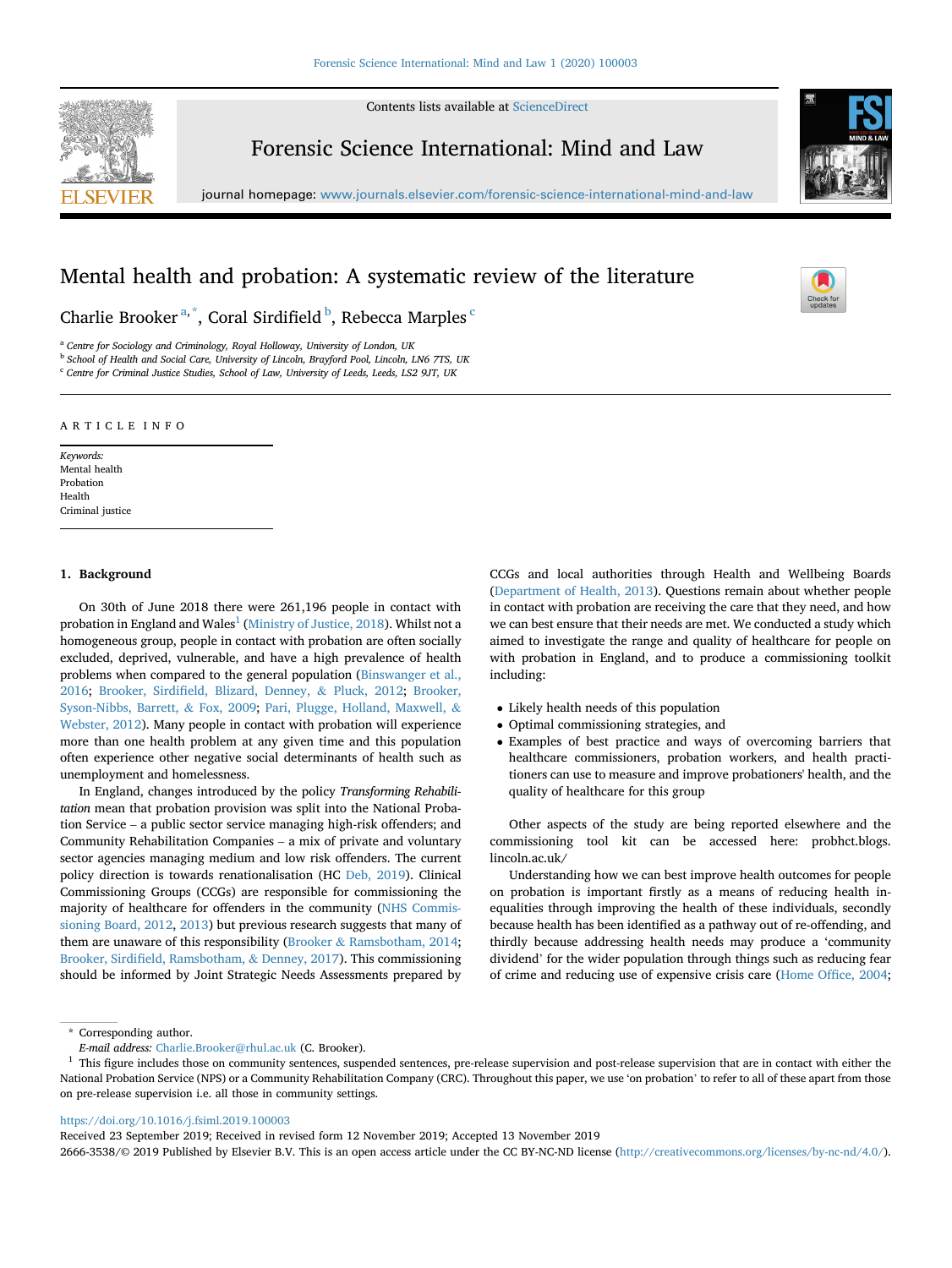[National Probation Service, 2019](#page-7-0); [Revolving Doors Agency, 2017\)](#page-7-0). Consequently, as part of the above project, we conducted a systematic review of the literature to identify studies on the effectiveness of approaches to improving health outcomes for adults on probation. Here, we present findings from this review in relation to mental health.

The main aim of the review was to identify what the literature tells us about the most effective approaches to improving health outcomes for adults on probation. We also had a secondary aim of identifying what the literature tells us about the health needs of people on probation, their patterns of service access, and any potential approaches to improving health outcomes that are being employed, but have not been subject to research or evaluation to date.

#### 2. Methods

#### 2.1. Search strategy

Databases searched were as follows: MEDLINE, PsycINFO, IBSS, CINAHL, The Cochrane Library, EMBASE, AMED, ASSIA, and HMIC.

The search was broad to encompass as many different areas of health and types of intervention or service as possible, and was restricted to papers published between January 2000 and May 2017. The search strategy for MEDLINE is shown in [Appendix A,](#page-6-0) and was translated for the remaining databases.

We hand-searched the British Journal of Criminology, the Probation Journal, the Irish Probation Journal, and Health and Social Care in the Community from 2000 to September 2017, and the reference lists of included papers.

We also searched the grey literature, namely The King's Fund, National Offender Management Service, Public Health England, NHS England, NHS Commissioning Board, Department of Health, Offender Health Research Network, Prison Reform Trust, Centre for Mental Health, HMI Probation, Social Care Institute for Excellence, Turning Point, Addaction, Mind, and Clinks websites.

#### 2.2. Inclusion and exclusion criteria

In line with our first aim, to be included, studies had to research the effectiveness of an approach to improving health outcomes (e.g. quality of life, improved access to services, positive patient experience, reduction in substance misuse, hospital admissions avoidance, increased selfmanagement of health conditions) for adults in contact with probation in Western countries (i.e. people on community sentences or post-release licenses). Papers that included people on parole were also included. There were no restrictions for language or study design.

In line with our second aim, we also identified papers that met the above criteria but were not research papers i.e. they purely described an approach to providing healthcare to the target population or illustrated aspects of health needs in this group. These were classified as 'background' papers.

#### 2.3. Assessment of relevance for inclusion in the review

Titles and abstracts were independently assessed by CS and RM. Full papers were ordered where relevance was unclear. Areas of disagreement were resolved through discussion with a third reviewer (CB).

#### 3. Results

A total of 5125 papers were identified in the initial electronic searches. This reduced to 3316 after duplicates were removed. Of these, 51 were identified as appropriate for full-text review. Hand-searching identified an additional 8 papers, two of which we were unable to acquire, and two of which on closer inspection were not research papers.

After reading the full-texts of the remaining 55 papers, 25 were included in the review. An additional 20 papers were identified and

included from their reference lists. Thus, the total number of includes was 45. Only four of these, however, concerned mental health. In addition, an additional 85 papers were classified as 'background' i.e. relevant descriptive or commentary papers rather than research papers, of which 24 related to mental health ([Fig. 1\)](#page-2-0). Finally, we also identified 13 items of grey literature relating to mental health.

#### 3.1. Description of studies

There are a number of studies that did not meet the strict criteria for inclusion to address our primary aim, but that, nonetheless address our secondary aim as they provide important background material on probation and mental health. These were largely descriptive rather than research studies, and are described briefly below alongside the grey literature.

# 3.1.1. The prevalence of mental health and disorders and probation

One may tentatively conclude from the literature that there is a high prevalence and complexity of mental illness amongst probation populations (Sirdifi[eld, 2012\)](#page-8-0), with many people on probation experiencing more than one mental illness (co-morbidity) or a combination of mental illness and a substance misuse problem (dual diagnosis) which is often unrecognised and untreated [\(Brooker](#page-7-0) & [Glyn, 2012](#page-7-0); [Geelan, Grif](#page-7-0)fin, [Briscoe,](#page-7-0) & [Haque, 2000](#page-7-0); [Melnick, Coen, Taxman, Sacks,](#page-7-0) & [Zinsser, 2008;](#page-7-0) Sirdifi[eld, 2012](#page-8-0)). For example, [Brooker et al. \(2012\)](#page-7-0) investigated the prevalence of mental illness and substance misuse in a stratified random sample  $(n = 173)$  of people on probation in one UK county. A series of established screening and diagnostic tools were used in this study. Weighted prevalence estimates showed that 38.7% of the sample were positive for a DSM-IV Axis I disorder, with 17.3% being positive for a current major depressive episode, 11% for a current psychotic disorder, and 27.2% for a current anxiety disorder. Overall 47.4% of the sample screened as probable cases of personality disorder, and 41.6% had experienced a major depressive episode in the past. Over half of the sample (55.5%) screened positive for alcohol abuse, and 12.1% screened positive for drug abuse: "Of the 47 participants who screened positive on the PriSnQuest and screened positive for a current mental illness on the MINI … 72.3% also had a substance abuse (alcohol or drug) problem" ([Brooker et al., 2012](#page-7-0), p. 531).

[Geelan et al. \(2000\)](#page-7-0) examined prevalence of mental illness and substance misuse in a specialised probation Approved Premises for men with mental illness in the UK. They state that over half of the population studied had previous alcohol abuse or dependence and over half had misused drugs. Over a third (35%) of the population had a history of both alcohol and drug misuse, and 39% had a history of self-harm. In terms of mental illness, 81% of residents received a psychiatric diagnosis including 47% with psychosis, 18% personality disorder, 30% schizophrenia, 29% alcohol abuse or dependence, 10% drug abuse or dependence. 31% of residents received two diagnoses and 8% received three diagnoses. Despite this only a third of residents were seeing a psychiatrist at the time of their index offence.

It is clearly important that commissioners take account of this complexity and co-morbidity in order to ensure that services are available that can address such a variety of needs.

## 3.1.2. Use of mental health services

Despite this high level of need, people on probation face many barriers to mental health service access including an overall lack of provision (see for example [Huxter \(2013\)](#page-7-0) who looks at the idea "that a debilitated public psychiatric healthcare system has resulted in large 'trans- migrations' of patients from psychiatric hospital beds to prisons and jails" ([Huxter, 2013,](#page-7-0) p. 735)); a lack of provision that is appropriate for those with complex health needs such as co-occurring substance use and mental health disorders [\(Bradley, 2009;](#page-7-0) [Melnick et al., 2008](#page-7-0); [NHS En](#page-7-0)[gland, 2016\)](#page-7-0); stigma and discrimination; mistrust; problems with inter-agency communication, and negative staff attitudes. Improvements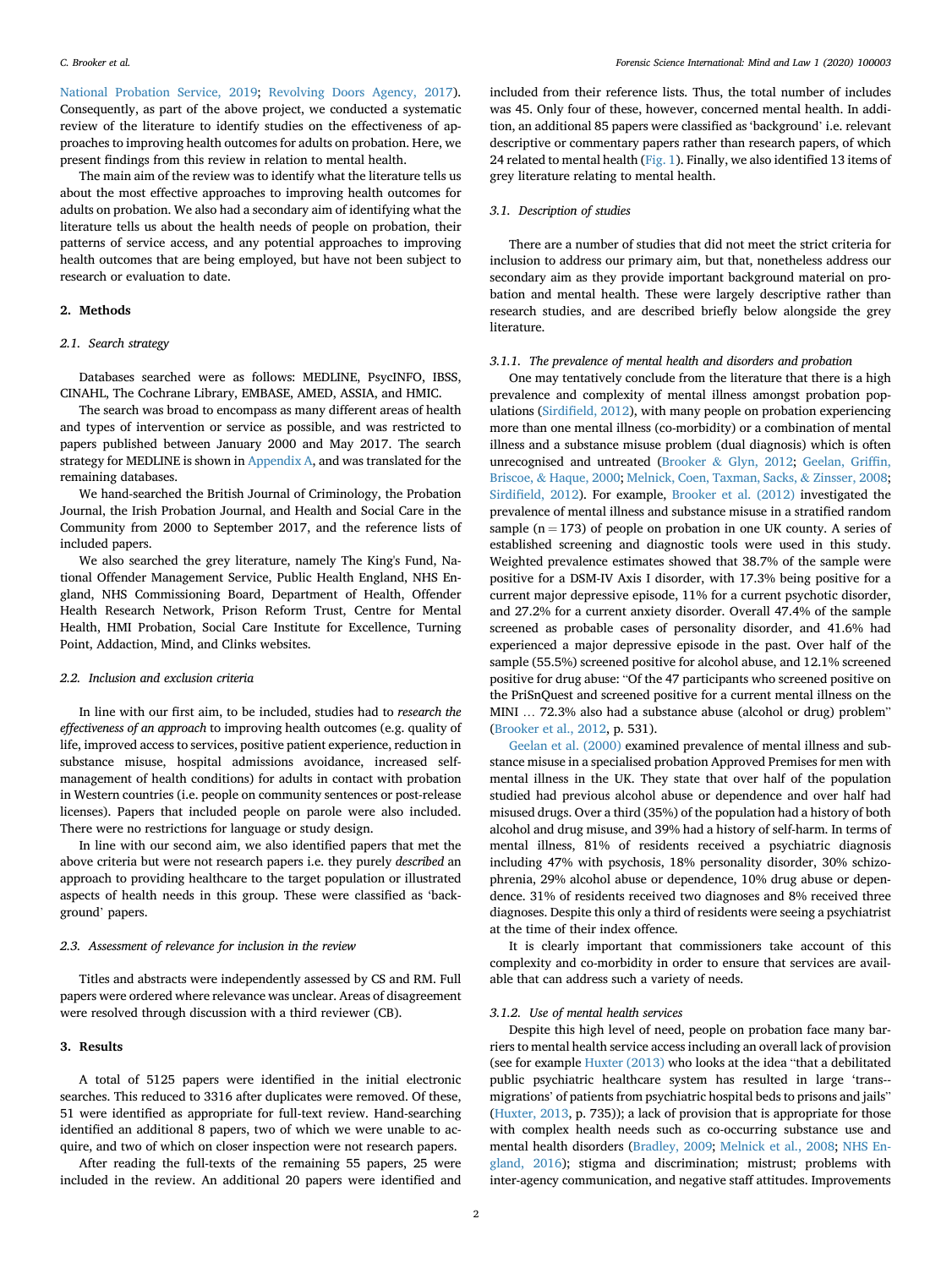<span id="page-2-0"></span>

Fig. 1. PRISMA diagram.

are needed to commissioning structures and to achieve continuity of care on release from prison ([Brooker et al., 2017](#page-7-0); [NHS England, 2016;](#page-7-0) [Pom](#page-7-0)[erantz, 2003\)](#page-7-0).

Studies suggest that whilst use of some services by those in contact with the criminal justice system may be higher than that of the general population, it is still low relative to the prevalence of mental illness in this population. For example, [Sodhi-Berry, Preen, Alan, Knuiman, and Mor](#page-8-0)[gan \(2014\)](#page-8-0) investigated community mental health service use by adult offenders ( $n = 23,755$ ) in the year prior to their first ever criminal sentence in Western Australia compared to a matched community group of non-offenders. This was achieved using routinely collected data from health and criminal justice records ([Sodhi-Berry et al., 2014,](#page-8-0) p. 204). This showed that overall just over 8% of offenders had used mental health services prior to their sentence compared to 1% of non-offenders [\(Sod](#page-8-0)[hi-Berry et al., 2014](#page-8-0), p. 204), with rates of access overall being particularly high amongst non-indigenous women, and rates of service use for substance use disorder being particularly high amongst indigenous offenders. However, despite this higher rate of use, this was still low relative to the prevalence of mental illness in this population. Such studies also point to particularly high use of crisis services like Accident and Emergency amongst mentally ill offenders.

For example, [Rodriguez, Keene, and Li \(2006\)](#page-7-0) looked at service use over a three-year period in one English county amongst individuals in contact with a community mental health trust that had been charged

with one or more offences. Cases were divided into several groups, with 'offenders' being those charged with at least one offence, and 'frequent offenders' being those charged on three or more occasions during the study period ([Rodriguez et al., 2006](#page-7-0), p. 413). This study pointed to disproportionate use of most health services by offenders, and also showed that 31.7% of offenders had accessed A&E in the study period compared to 11% of the total population aged 16–55 years in the county being studied. A&E use was even higher amongst offenders with a mental illness (53.9%), and frequent offenders with a mental illness (63.2%). Despite the high prevalence of substance misuse problems amongst offenders, just 5.3% had accessed drug services, and just 3.8% had accessed alcohol services. Amongst offenders, those with a mental illness "used all services in significantly larger proportions than the non-mentally ill. However, mentally disordered offenders used significantly less services than non-offending mental health patients" [\(Rodriguez et al., 2006,](#page-7-0) p. 416).

# 3.1.3. Offending and mental illness

Whilst the relationship between mental illness and offending may not be completely understood, mental illness does appear to be associated with non-compliance with probation and to influence offending. Studies have shown that those with a mental illness have higher re-arrest rates than those without a mental illness and are more likely to have probation revoked [\(Skeem](#page-8-0) & [Louden, 2006](#page-8-0)). The relationship between these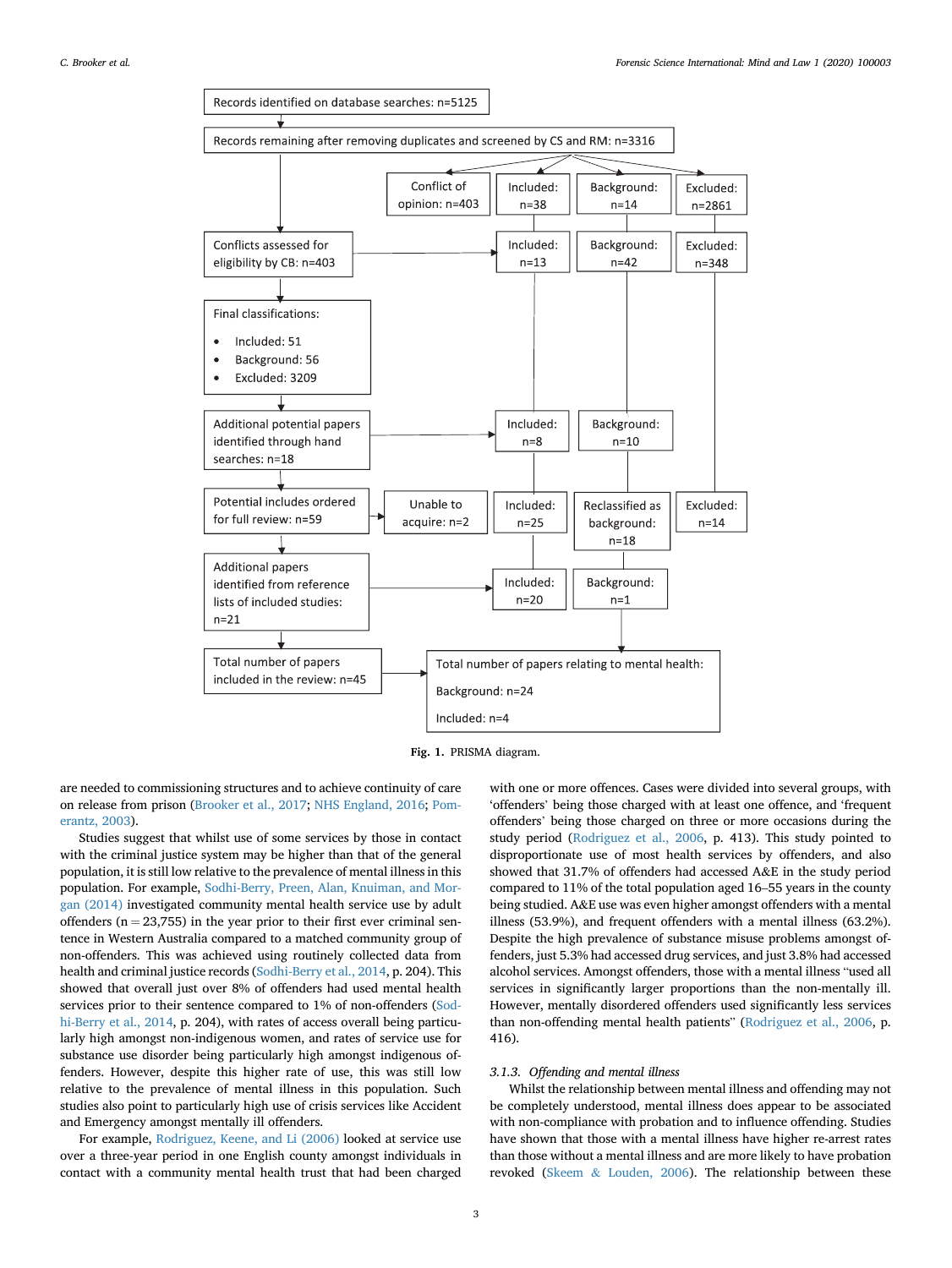variables may be direct, indirect or spurious i.e. people may be non-compliant with probation as a direct result of their illness, or due to being more likely to experience other factors that lead to non-compliance, or because they are monitored more closely than others ([Skeem](#page-8-0) & [Louden, 2006](#page-8-0), p. 335). Thus, treating mental illness may potentially improve criminal justice as well as health outcomes.

In addition, there is some evidence to suggest that access to mental health treatment for those with a serious mental illness can produce costsavings. For example, [Robst, Constantine, Andel, Boaz, and Howe \(2011\)](#page-7-0) examined data from the Pinellas County (Florida) Criminal Justice Information System, and divided individuals in this system into three groups: 1) those with low and stable criminal justice expenditures, 2) those with high but declining expenditure, and 3) those with high but increasing expenditure. They found that treatment being associated with lower current and future criminal justice expenditure [\(Robst et al., 2011,](#page-7-0) p. 359). However, one must note that this study does not take into account factors such as family support, quality of care or severity of mental illness which may influence outcomes.

#### 3.1.4. Treatment orders imposed by the courts

Numerous approaches to improving access to treatment and combining mental health treatment with probation orders have been implemented around the world. For example, Konrad and Lau (2010) present a descriptive paper about the Reform of the Parole System and Amendment of the Provisions for the subsequent Preventive Detention Act in Germany, which became effective in 2007. This introduced a 'therapy order' which could be ordered by the courts, and also gave the courts the power to order people not to drink alcohol or consume other intoxicating substances if it is believed that doing so would contribute to re-offending. This has resulted in closer working between the courts and outpatient treatment centres, and means that forensic outpatient centres now have a dual function which includes monitoring as well as treatment.

Similarly, in the UK the courts can recommend Mental Health Treatment Requirements (MHTRs). These are available for those on community or suspended sentence orders with a mental illness that do not "require immediate compulsory hospital admission under the Mental Health Act" [\(Khanom, Samele,](#page-7-0) & [Rutherford, 2009,](#page-7-0) p. 5). However, these requirements are currently under-used due to a variety of issues such as a lack of practical guidance on their use, a lack of understanding about who they are suitable for and how to use them, delays in obtaining psychiatric reports and a lack of appropriate service provision ([Bradley, 2009;](#page-7-0) [Dur](#page-7-0)[can, 2016;](#page-7-0) [Khanom et al., 2009](#page-7-0); [NOMS, undated;](#page-7-0) [Scott](#page-7-0) & [Moffatt, 2012\)](#page-7-0). Much of this could be improved through better partnership working, including probation and healthcare commissioners working together to understand offenders' mental health treatment needs and ensure that they are fully considered in the commissioning process; and through CCGs being made aware of and recognising that responsibility for commissioning healthcare for those on probation lies with them, not NHS England [\(Durcan, 2016\)](#page-7-0).

[Long \(2016\)](#page-7-0) describes a response to the under-use of Mental Health Treatment requirements in England and Wales. The rapid response mental health assessment and treatment programme described in this paper was developed as a partnership between Thames Valley Probation Service, St Andrew's healthcare and the charity People Potential Possibilities (P3). This involved P3 staff and probation officers completing an initial assessment of an individual at court using the Kessler 10 as a measure of psychological distress, following which, those scoring above the cut-off are further assessed by assistant psychologists based at probation from St Andrew's healthcare. Treatment is also provided by St Andrew's healthcare in the form of an adapted version of dialectical behaviour therapy skills for borderline personality disorder [\(Long, 2016,](#page-7-0) p. 465). There were plans to evaluate this service when the paper was written but we did not find any further references to it in our review of the literature.

#### 3.1.5. Partnership working between probation and mental health services

The literature also contains papers describing models of practice where attempts have been made to improve partnership working between mental health and criminal justice services. For example, [Lam](#page-7-0)[berti, Weisman, and Faden \(2004\)](#page-7-0) identified assertive community treatment programs that aimed to reduce re-offending amongst adults with severe mental illness that have been involved in the criminal justice system in 28 US states [\(Lamberti et al., 2004,](#page-7-0) p. 1286).

[Mitton, Simpson, Gardner, Barnes, and McDougall \(2007\)](#page-7-0) described outcomes from a programme that aimed to improve links between mental health and criminal justice services. They examined "outcomes and service utilization of clients using the Calgary Diversion Program, a community-based alternative to incarceration for persons with serious mental disorders who commit minor offences" [\(Mitton et al., 2007,](#page-7-0) p. 145) in Alberta, Canada. This programme diverted people away from the criminal justice system and into treatment. It "provides services to clients who have committed a minor, low risk offence(s) due to mental illness with a view to stabilizing their mental illness and increasing their capacity to live successfully in the community" ([Mitton et al., 2007](#page-7-0), p. 146). It both facilitated access to relevant community services, and provided a short programme of psycho-education, skill building and meaningful activity ([Mitton et al., 2007](#page-7-0), p. 146). For a short time, it also provided a residential programme. Clients received an individual assessment and treatment plan that was reviewed at regular intervals by community mental health workers. Data were collected at baseline and programme exit (three months later) for those enrolled during the study period  $(n = 179)$ , with mental health service use (hospital admissions, inpatient days and emergency room visits) and costs in the Calgary Health Region also being measured pre- and post-enrolment. However, it should be noted that there was a high attrition rate in this study, with 50% of service users being lost to follow-up by six months post-enrolment and there was no control group for comparison.

In terms of service use, "for those whose charges were withdrawn, the number of inpatient admissions went from 97 to 50, the number of inpatient days from 1692 to 940, and the number of ER visits from 217 to 162" [\(Mitton et al., 2007](#page-7-0), pp. 148–149). For those whose charges were not withdrawn, hospital admissions went from 53 to 40, inpatient days from 925 to 499, and ER visits from 106 to 95.

The impact of the programme on users' symptoms and quality of life were measured using the Brief Psychiatric Rating Scale (BPRS), and Wisconsin quality of life questionnaires respectively. "Analysis of the BPRS at baseline and exit showed a statistically significant reduction in symptom severity between clients' entry to and exit from the program" ([Mitton et al., 2007,](#page-7-0) p. 149), and there were also statistically significant improvements on six of the nine quality of life indicators covered in the questionnaire.

In terms of client satisfaction, user feedback was sought through interviews and also the Service Satisfaction Scale-10, which 73% of those enrolled completed at exit, with 94.6% of them indicating that they were 'mostly satisfied' or 'delighted' with the programme.

Finally, costs were compared for the nine months pre- and postenrolment, a reduction in costs of \$1700 per service user was found, but this was not statistically significant. The authors also note that this analysis did not include court costs or some health sector costs like physician visits.

The authors recommend the following as ingredients for a successful programme: a client-centred approach, research and information sharing agreements being established between participating organisations, identified people to act as 'boundary spanners' for sharing knowledge, and having an on-site pharmacy [\(Mitton et al., 2007,](#page-7-0) p. 150).

[Nadkarni, Chipchase, and Fraser \(2000\)](#page-7-0) described a partnership between probation and a forensic psychiatry service to identify mental health needs amongst Approved Premises residents, provide direct access to mental health support for residents, and increase staff knowledge around mental health. Here, the authors concluded that most Approved Premises would benefit from this type of partnership, although more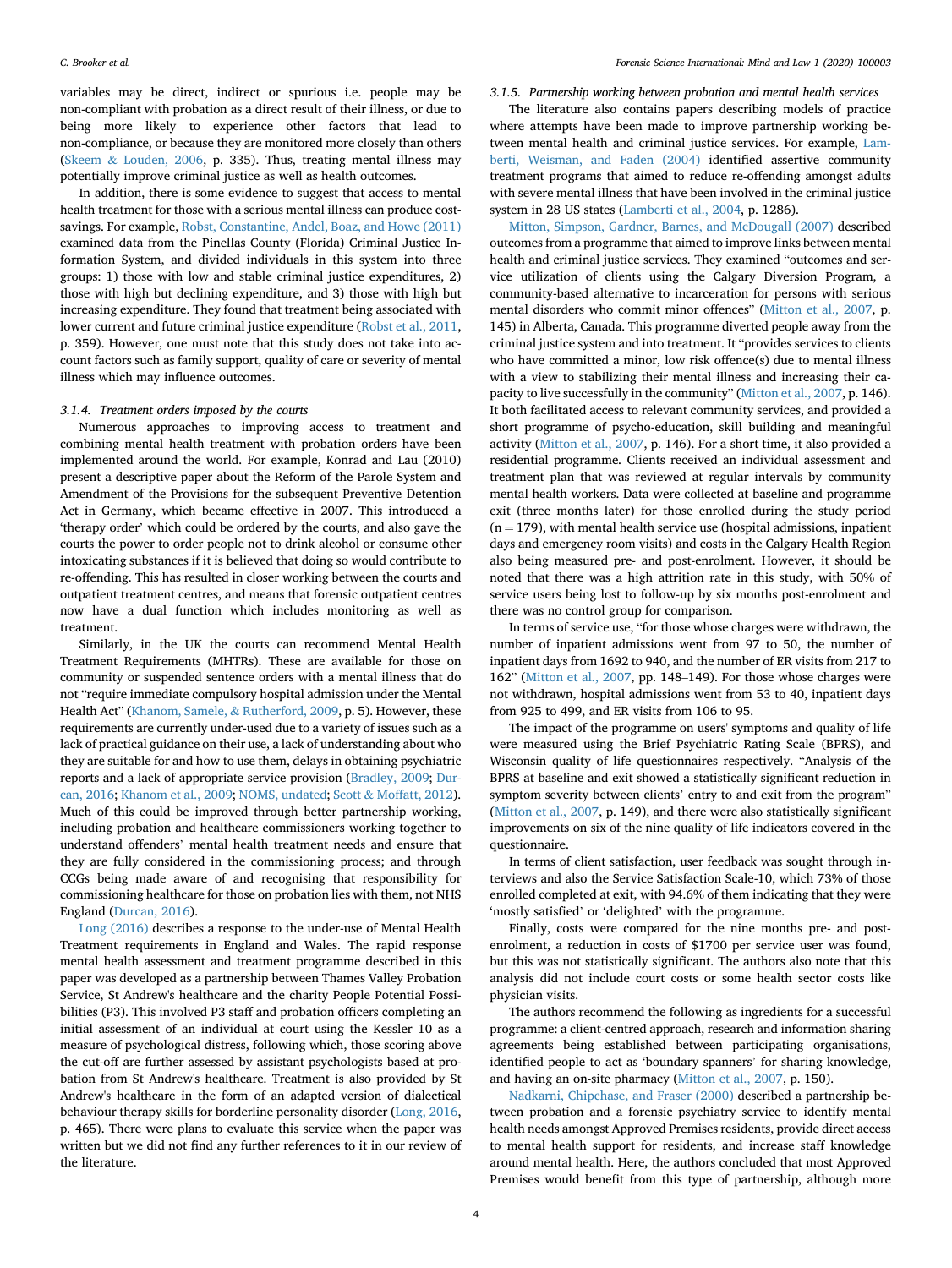research is needed due to the small number of cases that were seen within the study period.

[Clayton, O'Connell, Bellamy, Benedict, and Rowe \(2013\)](#page-7-0) reported findings from a randomized controlled trial of a Citizenship Project that "was designed to address the specific community and social inclusion needs of persons with serious mental illness (SMI) and criminal justice histories" [\(Clayton et al., 2013](#page-7-0), p. 115). Individuals with a serious mental illness being treated at one of two mental health centres who had a criminal charge within the last two years were randomized into the project (n = 73, 64%) or treatment as usual (n = 41, 36%). The intervention consisted of "three integrated components: individual peer mentor support, an 8-week citizenship class, and an 8-week valued role component" [\(Clayton et al., 2013](#page-7-0), p. 116).

The intervention appeared to have a positive impact in terms of reducing alcohol and drug use when comparing the intervention and control groups. Those receiving the intervention also had significantly greater increases in reported quality of life over a twelve-month period than those receiving treatment as usual. However, at the six months point, those receiving the intervention also reported significantly higher increases in symptoms of anxiety or depression than those in the control group [\(Clayton et al., 2013](#page-7-0), p. 118).

[Skeem and Louden, \(2006\)](#page-8-0) provided an overview of specialty caseloads that have been developed for both probation and parole in the USA. Whilst there is a paucity of research in this area, a national survey found that specialty agencies or caseloads have the following common features: exclusively mental health caseloads with meaningfully reduced numbers of cases (on average around a third the size of a traditional caseload), ongoing officer training, integrated resources between probation and external treatment services, and the use of problem-solving strategies rather than threats of incarceration as responses to non-compliance. Relatively little research has been conducted on mental illness and parole, but the research that has been done suggested that interventions here have the same features as those described above for probation settings. There has been little research into the effectiveness of these ways of working, but two studies suggested that "probationers with mental illness, probation officers, and probation supervisors perceive speciality caseloads as more effective than traditional caseloads" [\(Skeem](#page-8-0) & [Louden,](#page-8-0) [2006,](#page-8-0) p. 339), and "three additional studies – two randomized controlled trials and one uncontrolled cohort study –suggest that specialty agencies are more effective than traditional agencies in linking probationers with treatment services, improving their well-being, and reducing their risk of probation violation. Evidence is mixed on whether specialty agencies reduce probationers' longer-term risk of re-arrest" ([Skeem](#page-8-0) & [Louden,](#page-8-0) [2006,](#page-8-0) p. 340). Similarly, three studies suggested that specialty parole was "effective in reducing parolees' short-term risk of parole violation, but none of these studies used control groups" [\(Skeem](#page-8-0) & [Louden, 2006](#page-8-0), p. 340). The study concludes that the literature suggests that there are three general principles of practice that look promising: having meaningfully reduced caseloads to allow criminal justice staff to function as "boundary spanners" between criminal justice and other services; a staff-offender relationship that is based on trust, caring and fairness; and the use of problem-solving strategies to address non-compliance.

# 3.1.6. The impact of, and learning from, an offender personality disorder project

There is a high prevalence of personality disorder amongst people on probation and parole when compared to the general population, and often those diagnosed with a personality disorder also have another mental illness and/or substance misuse problem (Wetterborg, Långström, [Andersson,](#page-8-0) & [Enebrink, 2015\)](#page-8-0). There has been increasing focus on how to identify and meet the needs of people with personality disorder in the criminal justice system in the UK, with a particular focus on dangerous and severe personality disorder (DSPD). Individuals with a diagnosis of DSPD are often reconvicted more quickly than other offenders, commit more serious offences than other offenders, and have increased likelihood of dropping out of treatment ([Minoudis, Shaw, Bannerman,](#page-7-0) &

[Craissati, 2011](#page-7-0)). We identified three background papers that showed that various methods have been trialled to identify people on probation with personality disorder [\(Bui, Ullrich,](#page-7-0) & [Coid, 2016](#page-7-0); [Minoudis et al., 2011;](#page-7-0) [Nichols, Dunster,](#page-7-0) & [Beckley, 2015](#page-7-0)). Studies have also shown that those with personality disorder are likely to be considered high or very high risk of harm and to be at increased risk of things like self-harm, re-offending, and having experienced physical, sexual or emotional abuse or childhood problems when compared to a wider probation caseload ([Minoudis et al., 2011](#page-7-0); [Nichols et al., 2015](#page-7-0); [Wetterborg et al., 2015](#page-8-0)).

Initiatives to meet the needs of those identified as having a personality disorder have included new ways of working in probation Approved Premises ([Blumenthal, Craissati,](#page-7-0) & [Minchin, 2009](#page-7-0); [Castledine, 2015\)](#page-7-0), and the development of the offender personality disorder pathway in England and Wales. Here, criminal justice staff use items in the Offender Assessment System to help to identify some forms of personality disorder, and work together with partnership agencies to take a formulation based approach to rehabilitation ([NOMS](#page-7-0) & [NHS England, 2015](#page-7-0)). Liaison and diversion teams are in place in many areas of England and Wales ([NHS](#page-7-0) [England, 2019](#page-7-0)). Ascertaining the impact that these are having has been problematic due to variation in their structures and approaches [\(Senior,](#page-7-0) [Lennox, Noga,](#page-7-0) & [Shaw, 2011\)](#page-7-0), but attempts have been made to describe key ingredients for diversion ([Durcan, 2014](#page-7-0)).

In a descriptive paper, [Castledine \(2015\)](#page-7-0) provides an overview of some of the benefits and challenges of implementing a Psychologically Informed and Planned Environment (PIPE) in a probation Approved Premises. Benefits for staff included feeling more confident in working with individuals with personality disorder, increased job satisfaction, and increased awareness of the importance of looking beyond presenting behaviours [\(Castledine, 2015](#page-7-0), p. 276). From the residents' point of view, existing residents commented on a change in atmosphere, improved relationships with staff, and better experience at the Approved Premises. A number of challenges were also identified from the perspective of clinical and probation staff, including anxiety associated with the new role, balancing risk and responsivity, and "residual feelings of guilt, disappointment and responsibility in relation to cases that have not 'successfully' completed a period of residency having established a positive working relationship" ([Castledine, 2015,](#page-7-0) p. 277); as well as difficulties associated with mapping the PIPE onto an existing service, staffing structures, high turnover of residents, competing priorities, and a need to develop the physical environment in the Approved Premises.

In addition to these 'background' papers, we also identified four research papers on this topic, as detailed below.

#### 3.1.7. Included studies

Four studies on mental health met the criteria for inclusion in the review i.e. addressed our primary goal of identifying what the literature tells us about the most effective ways of improving health outcomes for adults on probation. These studies were published between 2004 and 2016 in the UK (Hatfi[eld, Ryan, Pickering, Burroughs,](#page-7-0) & [Crofts, 2004;](#page-7-0) [Ramsden, Joyes, Gordon,](#page-7-0) & [Lowton, 2016;](#page-7-0) Ryan, Hatfi[eld, Pickering,](#page-7-0) [Downing,](#page-7-0) & [Crofts, 2005](#page-7-0)), and the USA [\(Herinckx, Swart, Ama, Dolezal,](#page-7-0) & [King, 2005\)](#page-7-0).

The papers focused on the impact and learning from an Offender Personality Disorder project ([Ramsden et al., 2016](#page-7-0)), Approved Premises' residents' mental health needs and use of mental health services ([Hat](#page-7-0)field [et al., 2004](#page-7-0); [Ryan et al., 2005](#page-7-0)), and the impact of mental health courts on participants' use of mental health services [\(Herinckx et al., 2005](#page-7-0)). All of these papers are described more fully below.

# 3.1.8. The impact of an offender personality disorder project

[Ramsden \(2016\)](#page-7-0) explored the impact of an Offender Personality Disorder project in one part of England on Offender Managers and probation practice through use of case examples and analysis of data from fourteen focus groups conducted with relevant health and probation staff. This project involved probation and health staff working together in a new way, using psychologically informed case management to support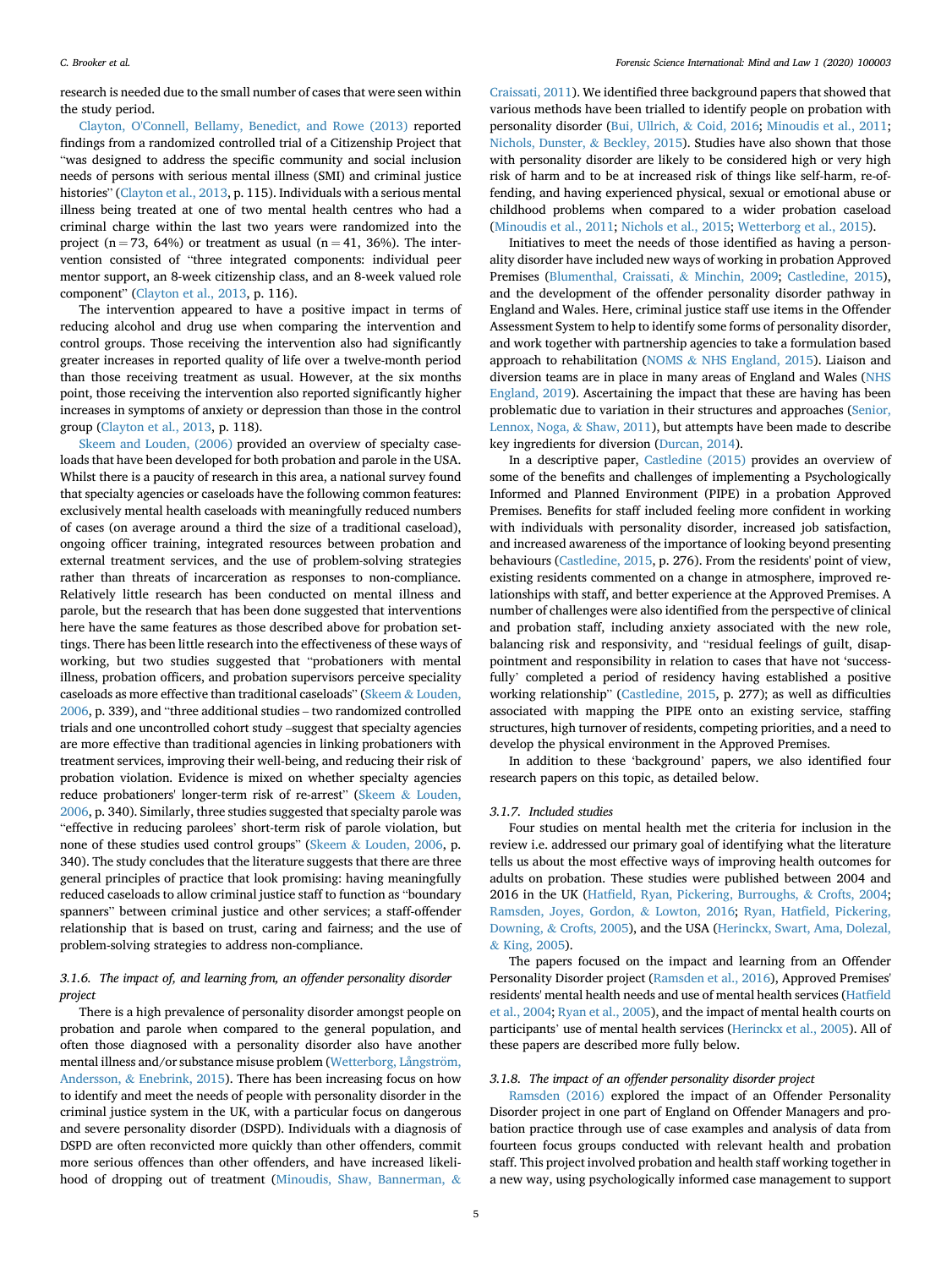individuals on probation with a diagnosis of personality disorder. Here, the psychology staff produce case formulations with offenders and offender managers to inform how they are supervised. The focus groups aimed to highlight any areas of good practice and/or any problems arising from the new way of working. Here the case examples show how practitioners valued the partnership working and sharing of expertise. This way of working provided practitioners with a new way of looking at, understanding and working with risk. "The psychologically informed model of practice aims to create an enabling environment for the offender and it is expected that risk will be reduced through an increased understanding of the offender's behaviour. Whilst risk is an important factor, this is not the primary focus of the work" [\(Ramsden et al., 2016](#page-7-0), p. 66). At first there were concerns about the defensibility of this approach amongst probation staff, but these concerns were not present in later focus groups. The authors also provided some guiding principles for writing psychologically informed warning letters. Themes arising from the focus groups suggested that the new way of working may impact on Offender Managers' professional identity – the semi-specialist offender managers working on the project were gaining new skills but felt that at times this could isolate them or detract from their usual focus on risk management and public protection ([Ramsden et al., 2016](#page-7-0), p. 62). It also impacted on their thinking – potentially connecting more emotionally with the potential causes or triggers behind clients' offending behaviour. The authors also note that practitioners had been given reduced caseloads as part of the project to enable the new approach to be successful, but this was being threatened by changes resulting from Transforming Rehabilitation.

# 3.1.9. Approved Premises' residents' mental health needs and use of mental health services

We included two papers in the review that studied the mental health needs of Approved Premises residents, and their use of mental health services. Hatfi[eld et al. \(2004\)](#page-7-0) investigated the prevalence of mental health problems amongst residents of seven Approved Premises in Greater Manchester ( $n = 533$  of 608 residents admitted between  $1<sup>st</sup>$  of May 2002 and 30<sup>th</sup> April 2003 and resident for at least seven nights), and their use of psychiatric services. Participants were aged 18–80 years, 475 were male and 58 were female, 494 were White, and they had committed a wide variety of types of offence. Just over a quarter of the residents in their sample had at least one known mental health diagnosis, and 41% of these had a second known diagnosis. Those with mental health needs had higher rates of psychological distress than those without. Whilst the majority of cases with psychotic illness were housed in an Approved Premises with mental health support, there were cases with both severe and common mental health disorders that were housed in Approved Premises without this specialist support.

Individuals with mental health needs that were housed either at the specialist Approved Premises with mental health support, or at the Approved Premises for women were significantly more likely to be receiving mental health services than those with mental health needs that were housed at the other Approved Premises (Hatfi[eld et al., 2004,](#page-7-0) p. 108).

[Ryan et al. \(2005\)](#page-7-0) conducted a follow-up study with the 113 residents that had been identified as having contact with mental health services in the above study and found that three-quarters of the sample had been referred to at least one mental health service when they left the Approved Premises, and two-thirds of those leaving the Approved Premises were in contact with at least one mental health service at follow-up. However, there were 26 individuals who were not in contact with mental health services at follow-up, and staff felt that 12 of these should either definitely or possibly be receiving mental health support. The authors also note that their sample is likely to under-represent the true prevalence of people with mental health needs housed in probation Approved Premises as some residents' mental health needs may not have been detected within the data collection period. Together, these two studies point to the high prevalence of mental illness amongst Approved Premises residents,

and the value of both having good links between Approved Premises and primary care, and of having specialist Approved Premises for those with mental illness to improve access to care.

# 3.1.10. The impact of mental health courts on participants' use of mental health services

[Herinckx et al. \(2005\)](#page-7-0) investigated the effectiveness of a mental health court in Clark County both in terms of criminal justice outcomes, and the impact of the programme on participants' use of mental health services. They conducted a secondary analysis of data comparing service use 12 months pre-enrolment with service use 12 months post-enrolment for those enrolled between April 2000 and April 2003 ( $n = 368$ , with data on service use being available for 320 of these). Those included in the sample had an age range of 18–61 years, a DSM-IV axis I diagnosis of major mental illness, did not have a developmental disability or an Axis II personality disorder, 56% were male and 44% were female, and 89% were Caucasian. The following types of service use were considered: case management, medication monitoring, intake and evaluation, individual therapy, group therapy, crisis intervention, inpatient treatment days, and outpatient treatment days. Findings suggested that those participating in the programme "received more hours of case management and medication management and more days of outpatient service after enrolment" ([Herinckx et al., 2005,](#page-7-0) p. 855), and "also received fewer hours of crisis services and fewer days of inpatient treatment after enrolment" [\(Her](#page-7-0)[inckx et al., 2005,](#page-7-0) p. 855). However, one must be cautious in interpreting these findings as individuals that enrol in the programme and stay in it for at least 12 months may already have higher levels of motivation to make life changes than those that choose not to engage with the programme or who drop out [\(Herinckx et al., 2005\)](#page-7-0).

# 4. Discussion

It is clear from this review that there are very few published studies that have looked at the effectiveness of approaches to improving mental health outcomes for those serving probation orders world-wide. We discovered four such studies only one of which examined the effectiveness of mental health interventions using a randomised controlled trial methodology. Why might this be the case? It is possible that our search strategies did not identify all relevant papers on this topic. However, we did conduct a broad search, and we searched a wide range of databases, and hand-searched key journals and the grey literature.

The prevalence of mental health disorders in probation samples is high, as high, if not, higher than in prison populations [\(Geelan et al.,](#page-7-0) [2000;](#page-7-0) [Brooker et al., 2012;](#page-7-0) and; Sirdifi[eld, 2012](#page-8-0)). However, the nature of disorders is similarly complex with high levels of co-morbidity including personality disorder, substance misuse and psychosis. A suite of interventions to deliver to these groups with this complicated set of problems might be hard to determine and undoubtedly expensive to deliver.

Despite the complexity of mental health disorders faced by this group, mental health services and probation working together have attempted to promote models that engage probationer and a number of these models have been evaluated. For example, in the United States, [Lamberti](#page-7-0) [et al. \(2004\)](#page-7-0) used assertive outreach programmes in an attempt to reduce re-offending and treat serious mental illness. [Mitton et al. \(2007\)](#page-7-0) describe a diversion programme run in Canada to the same end: use of mental health services decreased as did visits to Accident & Emergency departments however at six-month follow-up 50% of the sample had been lost to attrition so little is known about the longer-term consequences. [Clayton et al. \(2013\)](#page-7-0) in their 'citizenship' project allocated people at random with a serious mental illness who had been charged with a criminal offence in the last two years into an intervention that consisted of; individual peer mentor support, and 8-week citizenship course and an 8-week valued role component. Alcohol and drug use decreased for the experimental group and quality of life increased. There are two noteworthy aspects to this study. First, this is the only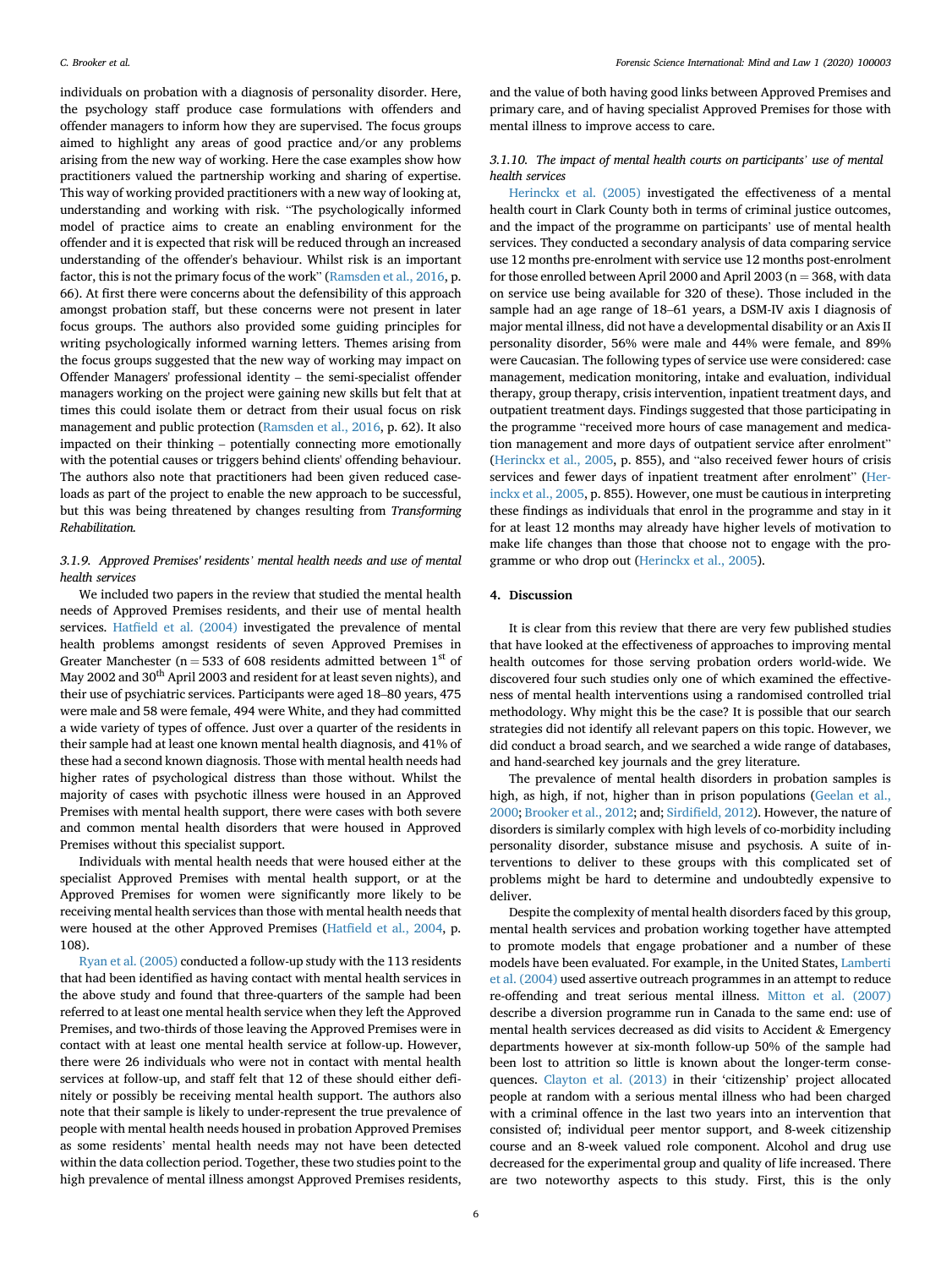<span id="page-6-0"></span>randomised controlled trial in the whole of the literature. Second, a total of 114 people in total were recruited from just two community mental health centres – a high number of those with both a serious mental illness and a criminal conviction on the last two years. In a series of innovative programmes, [Skeem and Louden, \(2006\)](#page-8-0) describe the use of 'speciality caseloads' in the United States. In this model of working, probation staff work with reduced mental health caseloads, receive training and on-going supervision in mental health and are also trained to use problem solving strategies. The authors conclude that working in this way is more effective than traditional models of probation service delivery: well-being improves; treatment services are better engaged; and the likelihood of probation violations is lower. Finally, [Herinckx et al. \(2005\)](#page-7-0) has conducted research that has shown that the use of a variety of approaches such as crisis intervention and medication monitoring have a meaningful impact on the length of in-patient treatment in a mental health facility.

In the UK, treatment for substance misuse and/or mental health can be mandated by the courts so-called treatment orders. Whilst there is a strong uptake of treatment orders for alcohol and drug misuse the same cannot be said for orders relating to mental health. In England, it has been estimated that mental health treatment requirements (MHTRs) make up less than 1% of all probation orders made the courts.

The under-use of MHTRs in England is due to a number of factors, for example, a lack of practical guidance on their use, a lack of understanding about who they are suitable for and how to use them, delays in obtaining psychiatric reports and a lack of appropriate service provision ([Bradley,](#page-7-0) [2009;](#page-7-0) [Durcan, 2016](#page-7-0); [Khanom et al., 2009](#page-7-0); [NOMS, undated](#page-7-0); [Scott](#page-7-0) & [Moffatt, 2012\)](#page-7-0). In an ideal world MHTRs would be fully instigated and well-designed research would flow from their proper use.

Despite the high level and complexity of mental health needs in this group, people in contact with probation also face both system-level and personal-level barriers to accessing healthcare. Many people in contact with probation are not registered with a GP, and/or only access healthcare during crises [\(Revolving Doors Agency, 2017](#page-7-0)). Sometimes services simply do not exist to meet their needs, and sometimes services are difficult to access due to their location, problems with their opening hours, restrictive referral criteria and poorly understood access routes. Moreover, the health needs of people in contact with probation and how best to structure service provision to make health care accessible to and appropriate for this group are not always considered by healthcare commissioners especially in England (see [Brooker and Ramsbotham](#page-7-0) [\[2014\]](#page-7-0) for example).

Many people serving a probation order have at least one mental health disorder. Research that examines the effectiveness of interventions for this group is scant especially where a probationer might be experiencing a number of mental health disorders. A variety of different approaches have been undertaken to attempt to engage probationers in mental health service delivery often devised for a one-off study. Mainstream policy-makers do not seem to regard effective mental health interventions for probationers to be a priority - if they did would the uptake of MHTRs be less than 1%?

#### Funding

This article presents independent research funded by the National Institute for Health Research (NIHR) under its Research for Patient Benefit (RfPB) Programme (Grant Reference Number PB-PG-0815- 20012). The views expressed are those of the author(s) and not necessarily those of the NIHR or the Department of Health and Social Care.

# Declaration of competing interest

The authors declare that they have no known competing financial interests or personal relationships that could have appeared to influence the work reported in this paper.

#### Acknowledgements

Marishona Ortega, Senior Academic Subject Librarian, University of Lincoln for her support with developing the search strategy.

#### Appendix A. MEDLINE search strategy

- S1 TI probation\* OR AB probation\*
- S2 TI offend\* OR AB offend\*
- S3 TI parole\* OR AB parole\*
- S4 TI "community rehabilitation compan\*" OR AB "community rehabilitation compan\*"
- S5 TI "community order\*" OR AB "community order\*"
- S6 TI "community treatment order\*"OR AB "community treatment order\*"
- S7 TI "community sentenc\*"OR AB "community sentenc\*"
- S8 TI health OR AB health
- S9 TI mental N6 health OR AB mental N6 health
- S10 TI mental N6 illness\* OR AB mental N6 illness\*
- S11 TI mental N6 disorder\* OR AB mental N6 disorder\*
- S12 TI "physical health" OR AB "physical health"
- S13 TI self-harm OR AB self-harm
- S14 TI "self harm" OR AB "self harm"
- S15 TI suicide OR AB suicide
- S16 TI (substance\* OR drug\*) N6 misuse\* OR AB (substance\* OR drug\*) N6 misuse\*
- S17 TI (substance\* OR drug\*) N6 abuse\* OR AB (substance\* OR drug\*) N6 abuse\*
- S18 TI (substance\* OR drug\*) N6 use\* OR AB (substance\* OR drug\*) N6 use\*
- S19 TI (substance\* OR drug\*) N6 depen\* OR AB (substance\* OR drug\*) N6 depen\*
- S20 TI (substance\* OR drug\*) N6 disorder\* OR AB (substance\* OR drug\*) N6 disorder\*
- S21 TI (substance\* OR drug\*) N6 addict\* OR AB (substance\* OR drug\*) N6 addict\*
- S22 TI (substance\* OR drug\*) N6 treatment\* OR AB (substance\* OR drug\*) N6 treatment\*
- S23 TI alcohol N6 treatment\* OR AB alcohol N6 treatment\*
- S24 TI healthcare N6 access\* OR AB healthcare N6 access\*
- S25 TI "health care" N6 access\* OR AB "health care" N6 access\*
- S26 TI "smoking cessation" OR AB "smoking cessation"
- S27 TI maternity OR AB maternity
- S28 TI dental N6 health OR AB dental N6 health
- S29 TI vaccinat\* OR immunis\* OR immuniz\* OR AB vaccinat\* OR immunis\* OR immuniz\*
- S30 TI sexual N6 health OR AB sexual N6 health
- S31 TI "primary care" OR AB "primary care"
- S32 TI "general practi\*" OR AB "general practi\*"
- S33 TI healthcare OR AB healthcare
- S34 TI "health care" OR AB "health care"
- S35 TI "social care" OR AB "social care"
- S36 MH health+<br>S37 MH mental  $\alpha$
- S37 MH mental disorders+<br>S38 MH learning disorders
- S38 MH learning disorders+<br>S39 MH self-injurious behav
- S39 MH self-injurious behavior+<br>S40 MH smoking cessation
- MH smoking cessation
- S41 MH health care quality, access, and evaluation + S42 MH substance abuse treatment centres
- MH substance abuse treatment centres
- S43 MH immunization + (includes 'vaccination' on one tree explode on this one)
- S44 MH health services  $+$  S45 TI "quality of life" OR
- TI "quality of life" OR AB "quality of life"
- S46 TI QALY OR AB QALY
- S47 TI patient N6 experience\* OR AB patient N6 experience\*
- S48 TI patient N6 satisfaction OR AB patient N6 satisfaction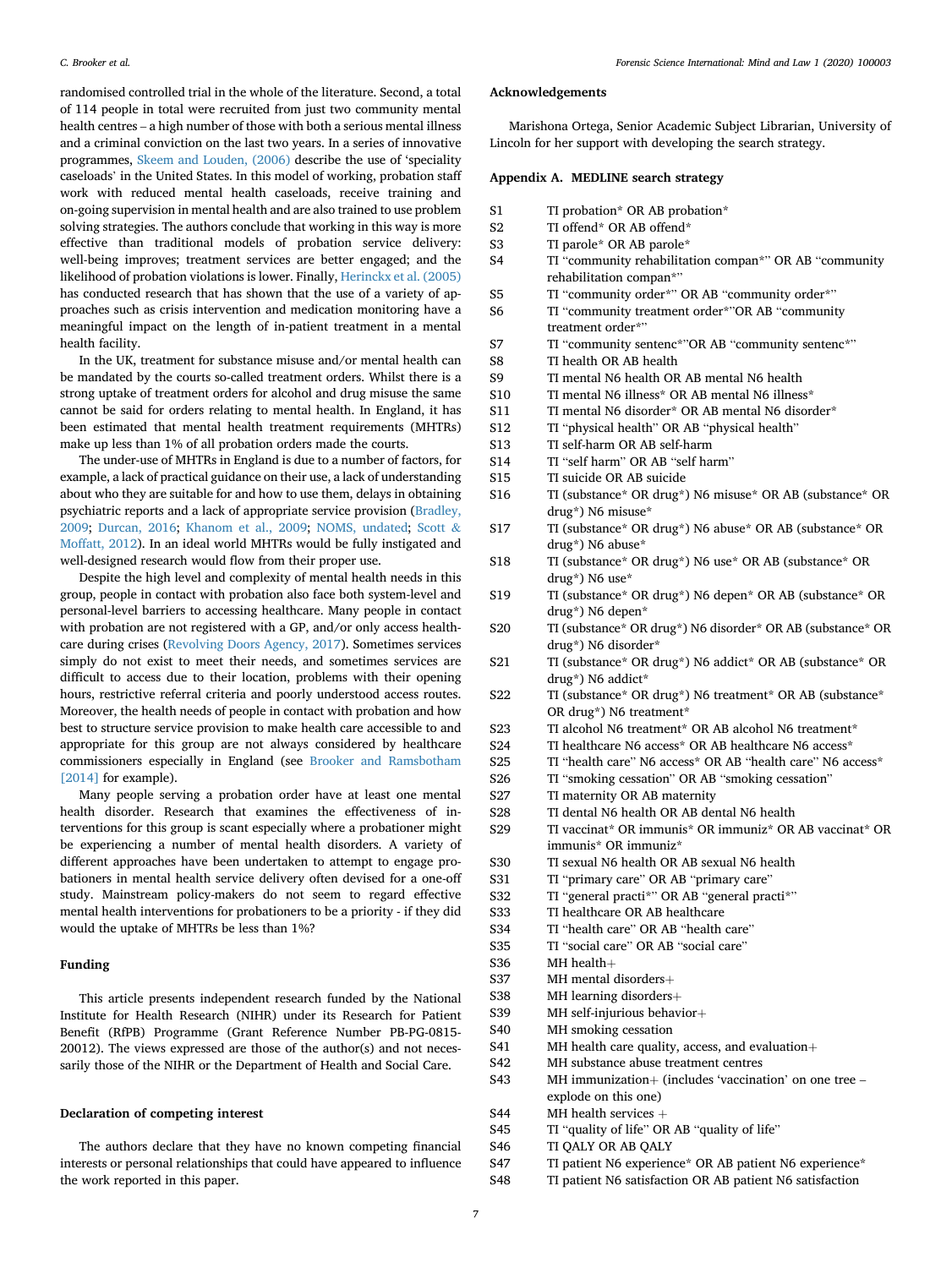- <span id="page-7-0"></span>S49 TI admissions N6 avoidance OR AB admissions N6 avoidance
- S50 TI self-management OR AB self-management
- S51 TI "self management" OR AB "self management"
- S52 TI self-care OR AB self-care
- S53 TI "self care" OR AB "self care"
- S54 TI healthcare N6 access\* OR AB healthcare N6 access\*
- S55 TI "health care" N6 access\* OR AB "health care" N6 access\*
- S56 TI cost-effective\* OR AB cost-effective\*
- S57 TI "cost effective\*" OR AB "cost effective\*"
- S58 TI (mortality OR "standardized mortality rat\*") OR AB (mortality OR "standardized mortality rat\*")
- S59 TI morbidity OR AB morbidity
- S60 TI death\* OR AB death\*
- S61 TI early N6 diagnos\* OR AB early N6 diagnos\*
- S62 TI late N6 diagnos\* OR AB late N6 diagnos\*
- S63 TI delayed N6 diagnos\* OR AB delayed N6 diagnos\*
- S64 MH health status+<br>S65 MH patient satisfac
- MH patient satisfaction
- $S66$  MH hospitalization fincludes 'length of stay' and 'patient admission')
- 
- S67 MH costs and cost analysis + S68 MH quality-adjusted life year MH quality-adjusted life years
- S69 S1 OR S2 OR S3 OR S4 OR S5 OR S6
- S70 S7 OR S8 ETC TO S42
- S71 S43 OR S44 ETC TO S66
- S72 S67 AND S68 AND S69
- S73 Add limiters for year 2000 onwards

#### References

- Binswanger, I. A., Stern, M. F., Yamashita, T. E., Mueller, S., Baggett, T. P., & Blatchford, P. J. (2016). Clinical risk factors for death after release from prison in Washington state: A nested case-control study. Addiction, 111(3), 499–510. [https://](https://doi.org/10.1111/add.13200) [doi.org/10.1111/add.13200](https://doi.org/10.1111/add.13200).
- Blumenthal, S., Craissati, J., & Minchin, L. (2009). The development of a specialist hostel for the community management of personality disordered offenders. Criminal Behaviour and Mental Health, 19, 43–53. <https://doi.org/10.1002/cbm.720>.
- Bradley, K. (2009). [The Bradley report : Lord Bradley's review of people with mental health](http://refhub.elsevier.com/S2666-3538(19)30003-7/sref3) [problems or learning disabilities in the criminal justice system](http://refhub.elsevier.com/S2666-3538(19)30003-7/sref3). London: Department of [Health](http://refhub.elsevier.com/S2666-3538(19)30003-7/sref3).
- Brooker, C., & Glyn, J. (2012). Briefi[ng 45: Probation services and mental health](http://refhub.elsevier.com/S2666-3538(19)30003-7/sref4). London: [Centre for Mental Health](http://refhub.elsevier.com/S2666-3538(19)30003-7/sref4).
- Brooker, C., & Ramsbotham, D. (2014). Probation and mental health: Who cares? British Journal of General Practice, 64(621), 170–171. [https://doi.org/10.3399/](https://doi.org/10.3399/bjgp14X677743) [bjgp14X677743.](https://doi.org/10.3399/bjgp14X677743)
- Brooker, C., Sirdifield, C., Blizard, R., Denney, D., & Pluck, G. (2012). Probation and mental illness. Journal of Forensic Psychiatry and Psychology, 23(4), 522–537. [https://](https://doi.org/10.1080/14789949.2012.704640) [doi.org/10.1080/14789949.2012.704640](https://doi.org/10.1080/14789949.2012.704640).
- Brooker, C., Sirdifield, C., Ramsbotham, D., & Denney, D. (2017). NHS commissioning in probation in England - on a wing and a prayer. Health and Social Care in the Community, 25(1), 137–144. [https://doi.org/10.1111/hsc.12283.](https://doi.org/10.1111/hsc.12283)
- Brooker, C., Syson-Nibbs, L., Barrett, P., & Fox, C. (2009). Community managed offenders' access to healthcare services: Report of a pilot study. Probation Journal, 56(1), 45–59. <https://doi.org/10.1177/0264550509102401>.
- Bui, L., Ullrich, S., & Coid, J. W. (2016). Screening for mental disorder using the UK national offender assessment system. Journal of Forensic Psychiatry and Psychology, 27(6), 786–801. <https://doi.org/10.1080/14789949.2016.1208263>.
- Castledine, S. (2015). Psychologically informed and planned environments: A community perspective. Probation Journal, 62(3), 273–280. [https://doi.org/10.1177/](https://doi.org/10.1177/0264550515571398) [0264550515571398.](https://doi.org/10.1177/0264550515571398)
- Clayton, A., O'Connell, M. J., Bellamy, C., Benedict, P., & Rowe, M. (2013). The citizenship project part II: Impact of a citizenship intervention on clinical and community outcomes for persons with mental illness and criminal justice involvement. American Journal of Community Psychology, 51(1–2), 114–122. [https://](https://doi.org/10.1007/s10464-012-9549-z) [doi.org/10.1007/s10464-012-9549-z.](https://doi.org/10.1007/s10464-012-9549-z)
- Deb, H. C. (2019). Probation Reform. Retrieved from [https://hansard.parliament.uk/](https://hansard.parliament.uk/commons/2019-05-16/debates/6F0F2C5A-3CBC-4194-9ADE-235DBE23CB8D/ProbationReform) [commons/2019-05-16/debates/6F0F2C5A-3CBC-4194-9ADE-235DBE23CB8D/](https://hansard.parliament.uk/commons/2019-05-16/debates/6F0F2C5A-3CBC-4194-9ADE-235DBE23CB8D/ProbationReform) [ProbationReform.](https://hansard.parliament.uk/commons/2019-05-16/debates/6F0F2C5A-3CBC-4194-9ADE-235DBE23CB8D/ProbationReform)
- Department of Health. (2013). [Statutory guidance on Joint strategic needs assessments and](http://refhub.elsevier.com/S2666-3538(19)30003-7/sref13) [Joint health and wellbeing strategies](http://refhub.elsevier.com/S2666-3538(19)30003-7/sref13). London: Department of Health.
- Durcan, G. (2014). [Keys to diversion. Best practice for offenders with multiple needs](http://refhub.elsevier.com/S2666-3538(19)30003-7/sref14). London: [Centre for Mental Health. Retrieved from.](http://refhub.elsevier.com/S2666-3538(19)30003-7/sref14)
- Durcan, G. (2016). [Mental health and criminal justice. Views from consultations across](http://refhub.elsevier.com/S2666-3538(19)30003-7/sref15) England and Wales[. London: Centre for Mental Health.](http://refhub.elsevier.com/S2666-3538(19)30003-7/sref15)
- Geelan, S., Griffin, N., Briscoe, J., & Haque, M. S. (2000). A bail and probation hostel for mentally disordered defendants. Journal of Forensic Psychiatry, 11(1), 93–104. [https://doi.org/10.1080/095851800362382.](https://doi.org/10.1080/095851800362382)
- Hatfield, B., Ryan, T., Pickering, L., Burroughs, H., & Crofts, R. (2004). The mental health of residents of approved premises in the greater manchester probation area: A cohort study. Probation Journal, 51(2), 101–115. [https://doi.org/10.1177/](https://doi.org/10.1177/0264550504044169) [0264550504044169.](https://doi.org/10.1177/0264550504044169)
- Herinckx, H. A., Swart, S. C., Ama, S. M., Dolezal, C. D., & King, S. (2005). Rearrest and linkage to mental heatlh services among clients of the Clark County mental health court program. Psychiatric Services, 56(7), 853–857. [https://doi.org/10.1176/](https://doi.org/10.1176/appi.ps.56.7.853) [appi.ps.56.7.853](https://doi.org/10.1176/appi.ps.56.7.853).

Home Office. (2004). [Reducing Re-offending national action plan](http://refhub.elsevier.com/S2666-3538(19)30003-7/sref19). London: Home Office. Huxter, M. J. (2013). Prisons: The psychiatric institution of last resort? Journal of Psychiatric and Mental Health Nursing, 20, 735-743. https://doi.org/10.1111 [jpm.12010.](https://doi.org/10.1111/jpm.12010)

[Khanom, H., Samele, C., & Rutherford, M. \(2009\).](http://refhub.elsevier.com/S2666-3538(19)30003-7/sref21) A missed opportunity? Community [sentences and the mental health treatment requirement](http://refhub.elsevier.com/S2666-3538(19)30003-7/sref21). London: Centre for Mental [Health](http://refhub.elsevier.com/S2666-3538(19)30003-7/sref21).

- Lamberti, J. S., Weisman, R., & Faden, D. I. (2004). Forensic assertive community treatment: Preventing incarceration of adults with severe mental illness. Psychiatric Services, 55(11), 1285–1293. [https://doi.org/10.1176/appi.ps.55.11.1285.](https://doi.org/10.1176/appi.ps.55.11.1285)
- Long, C. (2016). Realizing the potential of the mental health treatment requirement: A collaboration between probation and independent providers of mental health and social care. Probation Journal, 63(4), 460-470. [https://doi.org/10.1177/](https://doi.org/10.1177/0264550516677061) [0264550516677061.](https://doi.org/10.1177/0264550516677061)
- Melnick, G., Coen, C., Taxman, F. S., Sacks, S., & Zinsser, K. M. (2008). Community-based co-occurring disorder (COD) intermediate and advanced treatment for offenders. Behavioral Sciences & the Law, 26, 457–473. [https://doi.org/10.1002/bsl.827.](https://doi.org/10.1002/bsl.827)

Ministry of Justice. (2018). [Offender management statistics bulletin, England and Wales.](http://refhub.elsevier.com/S2666-3538(19)30003-7/sref25) Quarterly April to June 2018[. London: Ministry of Justice.](http://refhub.elsevier.com/S2666-3538(19)30003-7/sref25)

- Minoudis, P., Shaw, J., Bannerman, A., & Craissati, J. (2011). Identifying personality disturbance in a London probation sample. Probation Journal, 59(1), 23–38. [https://](https://doi.org/10.1177/0264550511429842) [doi.org/10.1177/0264550511429842](https://doi.org/10.1177/0264550511429842).
- [Mitton, C., Simpson, L., Gardner, L., Barnes, F., & McDougall, G. \(2007\). Calgary diversion](http://refhub.elsevier.com/S2666-3538(19)30003-7/sref27) [program: A community-based alternative to incarceration for mentally ill offenders.](http://refhub.elsevier.com/S2666-3538(19)30003-7/sref27) [The Journal of Mental Health Policy and Economics, 10](http://refhub.elsevier.com/S2666-3538(19)30003-7/sref27)(3), 145–[151.](http://refhub.elsevier.com/S2666-3538(19)30003-7/sref27)
- Nadkarni, R., Chipchase, B., & Fraser, K. (2000). Partnership with probation hostels: A step forward in community psychiatry. Psychiatric Bulletin, 24, 222–224. [https://](https://doi.org/10.1192/pb.24.6.222) [doi.org/10.1192/pb.24.6.222.](https://doi.org/10.1192/pb.24.6.222)
- National Probation Service. (2019). [National probation service health and social care strategy](http://refhub.elsevier.com/S2666-3538(19)30003-7/sref29) 2019-2022[. London: National Probation Service](http://refhub.elsevier.com/S2666-3538(19)30003-7/sref29).
- NHS Commissioning Board. (2012). Commissioning fact sheet for clinical commissioning groups. London: NHS Commissioning Board. Retrieved from [https://www.england.nh](https://www.england.nhs.uk/wp-content/uploads/2012/07/fs-ccg-respon.pdf) [s.uk/wp-content/uploads/2012/07/fs-ccg-respon.pdf](https://www.england.nhs.uk/wp-content/uploads/2012/07/fs-ccg-respon.pdf).
- NHS Commissioning Board. (2013). Securing excellence in commissioning in offender health. London: NHS Commissioning Board. Retrieved from [http://www.england.nhs.uk/w](http://www.england.nhs.uk/wp-content/uploads/2013/03/offender-commissioning.pdf) [p-content/uploads/2013/03/offender-commissioning.pdf](http://www.england.nhs.uk/wp-content/uploads/2013/03/offender-commissioning.pdf).
- NHS England. (2016). [Strategic direction for health services in the justice system: 2016-2020](http://refhub.elsevier.com/S2666-3538(19)30003-7/sref32). [Leeds: NHS England.](http://refhub.elsevier.com/S2666-3538(19)30003-7/sref32)
- NHS England. (2019). About liaison and diversion. London: NHS England. Retrieved from [https://www.england.nhs.uk/commissioning/health-just/liaison-and-diversion/a](https://www.england.nhs.uk/commissioning/health-just/liaison-and-diversion/about/) [bout/](https://www.england.nhs.uk/commissioning/health-just/liaison-and-diversion/about/).
- Nichols, F., Dunster, C., & Beckley, K. (2015). Identifying personality disturbance in the Lincolnshire personality disorder pathway: How do offenders compare to the London pilot? Probation Journal, 63(1), 41–53. [https://doi.org/10.1177/](https://doi.org/10.1177/0264550515620691) [0264550515620691.](https://doi.org/10.1177/0264550515620691)

NOMS. (undated). Mental health treatment requirements. Guidance on supporting integrated delivery. London: National Offender Management Service.

- NOMS, & NHS England. (2015). [Working with offenders with personality disorder a](http://refhub.elsevier.com/S2666-3538(19)30003-7/sref36) practitioners guide [\(2nd ed.\). London: NOMS and NHS England](http://refhub.elsevier.com/S2666-3538(19)30003-7/sref36).
- Pari, A. A. A., Plugge, E., Holland, S., Maxwell, J., & Webster, P. (2012). Health and wellbeing of offenders on probation in England: An exploratory study. The Lancet, 380(S21). [https://doi.org/10.1016/S0140-6736\(13\)60377-3](https://doi.org/10.1016/S0140-6736(13)60377-3).
- [Pomerantz, J. M. \(2003\). Treatment of mentally ill in prisons and jails: Follow-up care](http://refhub.elsevier.com/S2666-3538(19)30003-7/sref38) needed. Drug Benefi[t Trends, 15](http://refhub.elsevier.com/S2666-3538(19)30003-7/sref38)(6), 20–[21](http://refhub.elsevier.com/S2666-3538(19)30003-7/sref38).
- Ramsden, J., Joyes, E., Gordon, N., & Lowton, M. (2016). How working with psychologists has influenced probation practice: Attempting to capture some of the impact and the learning from the Offender Personality Disorder Pathway project. Probation Journal, 63(1), 54–71. [https://doi.org/10.1177/0264550515620694.](https://doi.org/10.1177/0264550515620694)
- Revolving Doors Agency. (2017). [Rebalancing Act. A resource for Directors of Public Health,](http://refhub.elsevier.com/S2666-3538(19)30003-7/sref40) [Police and Crime Commissioners, the police service and other health and justice](http://refhub.elsevier.com/S2666-3538(19)30003-7/sref40) [commissioners, service providers and users](http://refhub.elsevier.com/S2666-3538(19)30003-7/sref40). London: Revolving Doors Agency.
- Robst, J., Constantine, R., Andel, R., Boaz, T., & Howe, A. (2011). Factors related to criminal justice expenditure trajectories for adults with serious mental illness. Criminal Behaviour and Mental Health, 21, 350–362. [https://doi.org/10.1002/](https://doi.org/10.1002/cbm.817) [cbm.817.](https://doi.org/10.1002/cbm.817)
- Rodriguez, J., Keene, J., & Li, X. (2006). A pilot study of assessed need and service use of offenders and frequent offenders with mental health problems. Journal of Mental Health, 15(4), 411–421. <https://doi.org/10.1080/09638230600808061>.
- Ryan, T., Hatfield, B., Pickering, L., Downing, B., & Crofts, R. (2005). A follow up study of probation service approved premises residents in contact with mental health services. Journal of Forensic Psychiatry and Psychology, 16(4), 699–713. [https://doi.org/](https://doi.org/10.1080/14789940500294504) [10.1080/14789940500294504.](https://doi.org/10.1080/14789940500294504)
- Scott, G., & Moffatt, S. (2012). [The mental health treatment requirement. Realising a better](http://refhub.elsevier.com/S2666-3538(19)30003-7/sref44) future[. London: Centre for Mental Health, Criminal Justice Alliance](http://refhub.elsevier.com/S2666-3538(19)30003-7/sref44).
- [Senior, J., Lennox, C., Noga, H., & Shaw, J. \(2011\).](http://refhub.elsevier.com/S2666-3538(19)30003-7/sref45) Liaison and diversion services: Current practices and future directions[. Manchester: Offender Health Research Network](http://refhub.elsevier.com/S2666-3538(19)30003-7/sref45).